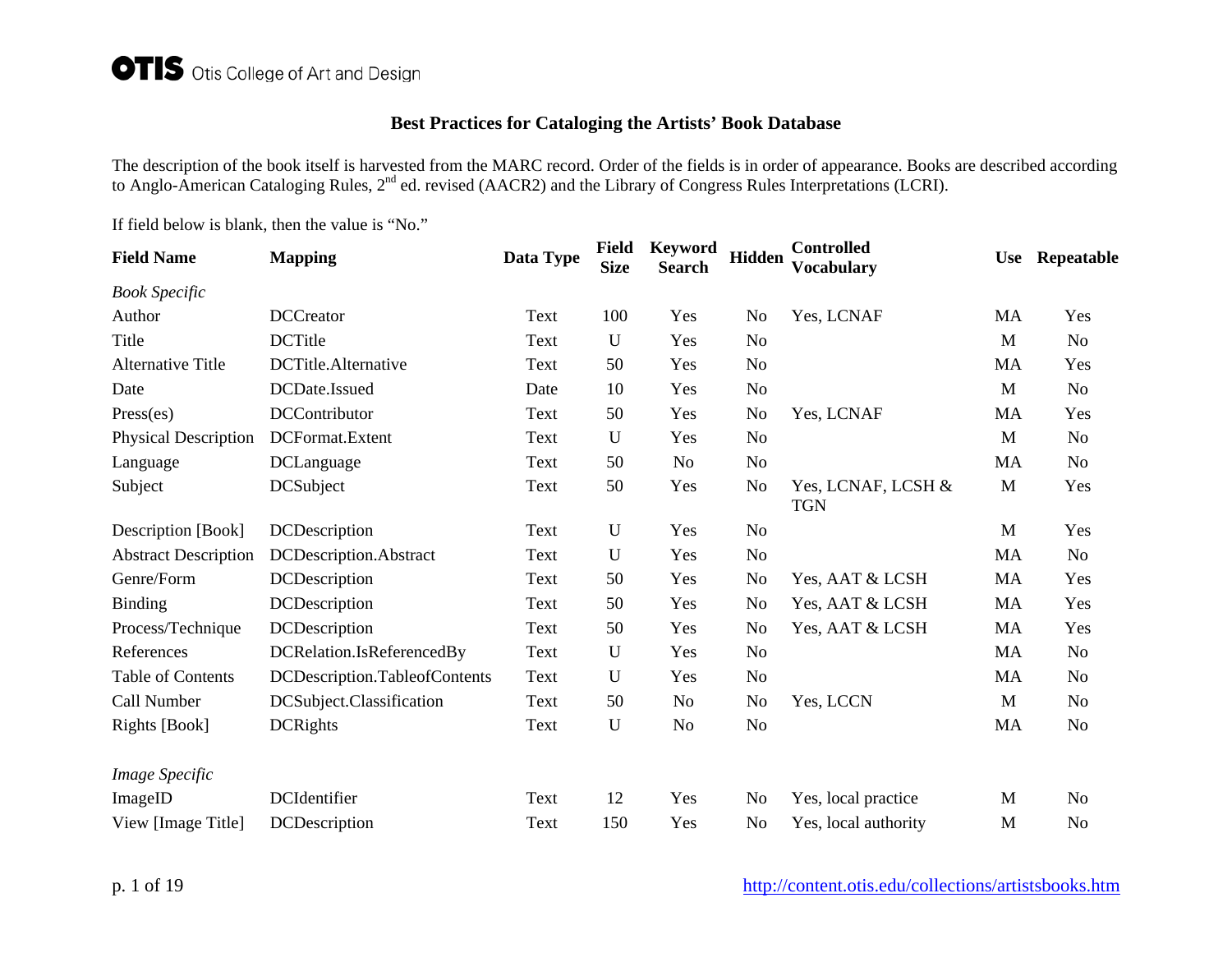# OTIS Otis College of Art and Design

| <b>Field Name</b>       | <b>Mapping</b>               | Data Type  | <b>Field</b><br><b>Size</b> | <b>Keyword</b><br><b>Search</b> | <b>Hidden</b>  | <b>Controlled</b><br><b>Vocabulary</b> | <b>Use</b> | Repeatable |
|-------------------------|------------------------------|------------|-----------------------------|---------------------------------|----------------|----------------------------------------|------------|------------|
| Page number( $s$ )      | <b>DCDescription</b>         | Text       | 20                          | No                              |                |                                        | MA         | No         |
| Description [Image]     | DCDescription                | Text       | U                           | Yes                             | No             |                                        | M          | No         |
| Date Digital            | DCDate.Created               | Date       | U                           | No                              | Yes            | No, ISO standard                       | M          | No         |
| Format                  | <b>DCFormat</b>              | Text       | $\mathbf U$                 | No                              | Yes            | Yes, Internet Media Types              | M          | No         |
| Template Values         |                              |            |                             |                                 |                |                                        |            |            |
| Type                    | <b>DCType</b>                | Text       | U                           | No                              | Yes            | Yes, Dublin Core Types                 | M          | No         |
| Rights [Image]          | <b>DCRights</b>              | <b>URL</b> | $\mathbf U$                 | No                              | N <sub>0</sub> |                                        | M          | No         |
| <b>Repository Name</b>  | DCRelation.IsPartof          | Text       | U                           | No                              | Yes            |                                        | M          | No         |
| Project Name            | DCContributor                | Text       | U                           | Yes                             | N <sub>o</sub> |                                        | M          | No         |
| Artist's Biography      |                              |            |                             |                                 |                |                                        |            |            |
| Name                    | <b>DCCreator</b>             | Text       | 100                         | Yes                             | No             | Yes, LCNAF                             | M          | No         |
| <b>Alternative Name</b> | <b>DCCreator</b>             | Text       | 100                         | Yes                             | No             |                                        | MA         | Yes        |
| <b>Artist Dates</b>     | DCExtent.Temporal            | Text       | 50                          | Yes                             | N <sub>0</sub> |                                        | M          | No         |
| Biography               | DCDescription                | Text       | U                           | Yes                             | N <sub>0</sub> |                                        | M          | No         |
| Statement               | <b>DCDescription</b>         | Text       | U                           | Yes                             | N <sub>0</sub> |                                        | MA         | Yes        |
| Bibliography            | DCRelation.IsReferencedBy    | Text       | U                           | Yes                             | N <sub>0</sub> |                                        | MA         | No         |
| Web Site                | <b>DCRelation.References</b> | <b>URL</b> | U                           | Yes                             | No             |                                        | MA         | Yes        |

#### *Abbreviations:*

| <b>LCSH</b>  | Library of Congress Subject Headings<br>http://authorities.loc.gov/    |    | Unlimited field size    |
|--------------|------------------------------------------------------------------------|----|-------------------------|
| <b>LCNAF</b> | Library of Congress Name Authority<br>File http://authorities.loc.gov/ | M  | Mandatory               |
| <b>TGN</b>   | <b>Thesaurus of Geographic Names</b>                                   | МA | Mandatory if applicable |
| <b>AAT</b>   | <b>Art and Architecture Thesaurus</b>                                  | R  | Recommended             |
| <b>LCCN</b>  | Library of Congress Classification<br>Number                           |    | Optional                |

| eadings      | U  | Unlimited field size    |
|--------------|----|-------------------------|
| thority      | M  | Mandatory               |
| <u>es</u>    | MA | Mandatory if applicable |
| $\mathbf{s}$ | R  | Recommended             |
| tion         | 0  | Optional                |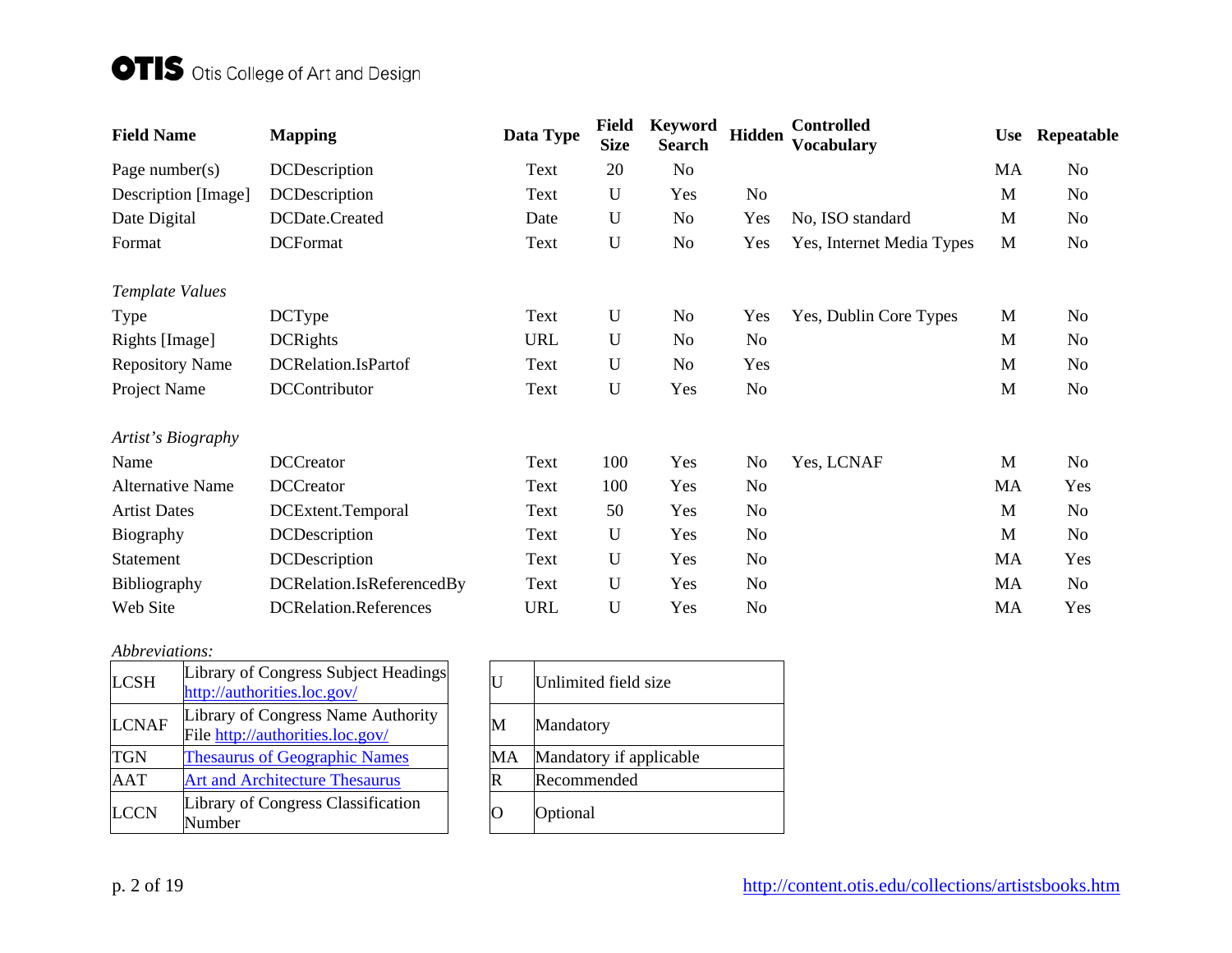#### **Content Guidelines**

#### General Guidelines

Much of the information on the book itself is derived from the MARC record created by the Cataloger at Otis Library. Information about each image, however, is supplied by the Photographer and the Visual Resources Librarian. The Visual Resources Librarian must approve all the information posted to the database.

### **Information specific for each book**

| <b>Field Name – Book</b> | <b>Guidelines</b>                                                                             |
|--------------------------|-----------------------------------------------------------------------------------------------|
|                          | <b>Source of Information</b>                                                                  |
|                          | 100, 110, 111, 700 ‡a fields from MARC record                                                 |
|                          | <b>Data Entry Responsibility</b>                                                              |
|                          | Cataloger                                                                                     |
|                          | <b>Content Management</b>                                                                     |
|                          | Include if applicable.                                                                        |
| Author(s)                | The author(s) of the book. Prefer LCNAF file; if not available, use information at hand. When |
|                          | creator is unknown, leave blank. Use "as is" from MARC record.                                |
|                          | This field is repeatable. Names will appear in the same order as in the MARC record.          |
|                          | <b>Examples:</b>                                                                              |
|                          | Baker, Susan [100 ‡a]                                                                         |
|                          | Smith, Alexis [700 ta]                                                                        |
|                          | <b>Source of Information</b>                                                                  |
|                          | 245 ‡a & ‡b fields from MARC record                                                           |
|                          | <b>Data Entry Responsibility</b>                                                              |
|                          | Cataloger                                                                                     |
| <b>Title</b>             | <b>Content Management</b>                                                                     |
|                          | The title of the book, formulated according to AACR2. Use the title "as is" from MARC record. |
|                          | <b>Examples:</b>                                                                              |
|                          | Dutch details                                                                                 |
|                          | Algebre de l'hourloupe : 52 figures extrapolatoires                                           |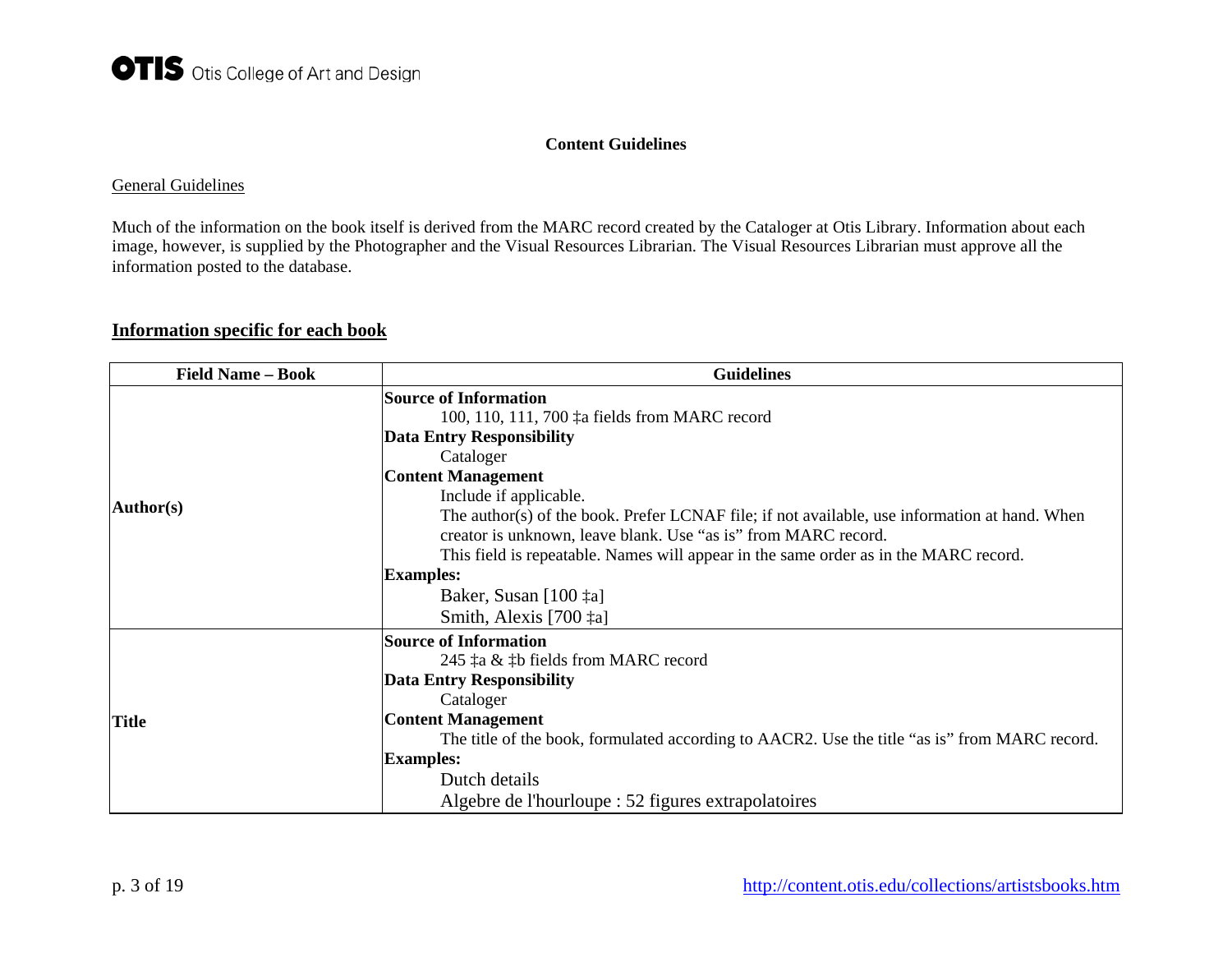| <b>Field Name - Book</b> | <b>Guidelines</b>                                                                                       |
|--------------------------|---------------------------------------------------------------------------------------------------------|
|                          | <b>Source of Information</b>                                                                            |
|                          | 245 ‡p, 130, 246, 730, 740 ‡a fields from MARC record                                                   |
|                          | <b>Data Entry Responsibility</b>                                                                        |
|                          | Cataloger                                                                                               |
|                          | <b>Content Management</b>                                                                               |
|                          | Include if applicable.                                                                                  |
|                          | Alternate titles of the book, including the spelled out form or translation. Use the title "as is" from |
| <b>Alternative Title</b> | MARC record.                                                                                            |
|                          | This field is repeatable. Names will appear in the same order as in the MARC record.                    |
|                          | <b>Example:</b>                                                                                         |
|                          | antologia $[245 \; \text{\texttt{\ddagger}}\text{p}]$                                                   |
|                          | Twenty twenty vision $[246 \ \text{‡a}]$                                                                |
|                          | Dadazine [730 ‡a]                                                                                       |
|                          | Sunset Strip [740 ‡a]                                                                                   |
|                          | <b>Source of Information</b>                                                                            |
|                          | 260 ‡c subfield from MARC record                                                                        |
|                          | <b>Data Entry Responsibility</b>                                                                        |
|                          | Cataloger                                                                                               |
| <b>Date</b>              | <b>Content Management</b>                                                                               |
|                          | The year when the resource was published. Use the date from MARC record, but ignore brackets.           |
|                          | <b>Examples:</b>                                                                                        |
|                          | c1993                                                                                                   |
|                          | 1996                                                                                                    |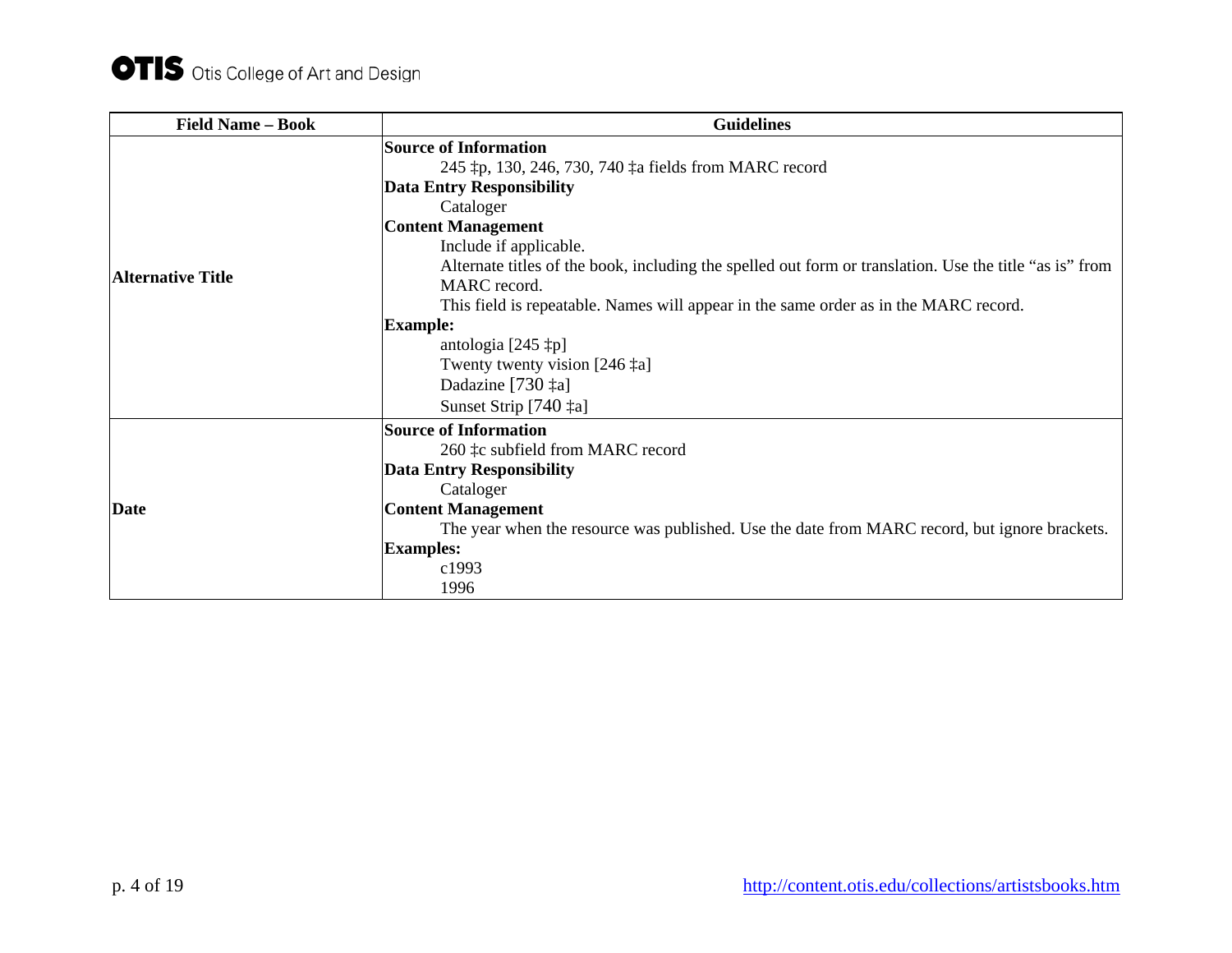| <b>Field Name - Book</b>    | <b>Guidelines</b>                                                                                |
|-----------------------------|--------------------------------------------------------------------------------------------------|
|                             | <b>Source of Information</b>                                                                     |
|                             | 710, 711, 730 ‡a field from MARC record                                                          |
|                             | <b>Data Entry Responsibility</b>                                                                 |
|                             | Cataloger                                                                                        |
|                             | <b>Content Management</b>                                                                        |
|                             | Include if applicable.                                                                           |
| Press(es)                   | The press associated the book. Prefer LCNAF file; if not available, use information at hand. Use |
|                             | "as is" from MARC record.                                                                        |
|                             | This field is repeatable. Names will appear in the same order as in the MARC record.             |
|                             | <b>Examples:</b>                                                                                 |
|                             | Women's Studio Workshop [710 ‡a]                                                                 |
|                             | Sonsbeek 71 [711 $\ddagger$ a]                                                                   |
|                             | <b>Source of Information</b>                                                                     |
|                             | 300 ‡a, ‡b, ‡c, and ‡e fields from MARC record                                                   |
|                             | <b>Data Entry Responsibility</b>                                                                 |
|                             | Cataloger                                                                                        |
| <b>Physical Description</b> | <b>Content Management</b>                                                                        |
|                             | Measurements are given height x width (AACR2), height and width are determined by the view       |
|                             | (portrait or landscape). Use "as is" from MARC record.                                           |
|                             | <b>Examples:</b>                                                                                 |
|                             | 54 playing cards ill. $10 \times 7$ cm. $+1$ folded game sheet.                                  |
|                             | [20] p. ill. 29 cm.                                                                              |
|                             | <b>Source of Information</b>                                                                     |
|                             | 546 ‡a field from MARC record                                                                    |
|                             | <b>Data Entry Responsibility</b>                                                                 |
|                             | Cataloger, Visual Resources Librarian                                                            |
| Language                    | <b>Content Management</b>                                                                        |
|                             | Include if applicable.                                                                           |
|                             | Items are assumed to be in English; only exceptions will be noted in the fields.                 |
|                             | <b>Examples:</b>                                                                                 |
|                             | English, French and German. [546 ‡a]                                                             |
|                             | In German with captions in English. [546 ‡a]                                                     |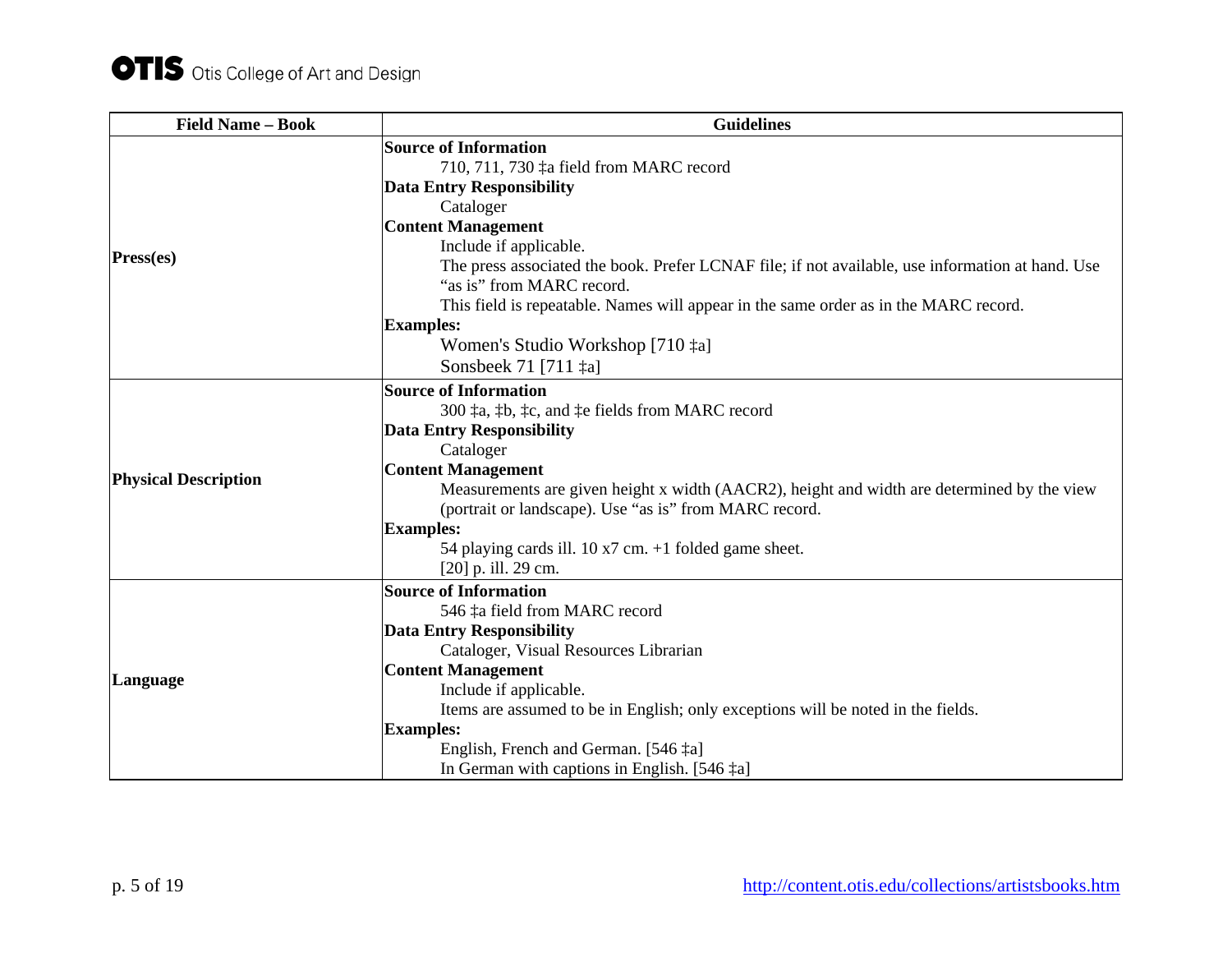| <b>Field Name - Book</b>  | <b>Guidelines</b>                                                                                                                                                                                         |
|---------------------------|-----------------------------------------------------------------------------------------------------------------------------------------------------------------------------------------------------------|
|                           | <b>Source of Information</b>                                                                                                                                                                              |
|                           | 600, 610, 611, 650, 651, 690 ‡a, ‡c, ‡d, ‡v fields from MARC record                                                                                                                                       |
|                           | <b>Data Entry Responsibility</b>                                                                                                                                                                          |
|                           | Cataloger                                                                                                                                                                                                 |
|                           | <b>Content Management</b>                                                                                                                                                                                 |
|                           | Use LCSH topical subject terms. Use "as is" from MARC record.                                                                                                                                             |
| <b>Subject</b>            | This field is repeatable. Subjects will appear in the same order as in the MARC record.                                                                                                                   |
|                           | <b>Examples:</b>                                                                                                                                                                                          |
|                           | Warhol, Andy, 1928-1987 [600 ‡a, d]                                                                                                                                                                       |
|                           | Gilbert & George – Exhibitions [610 $\ddagger$ a, v]                                                                                                                                                      |
|                           | World's Columbian Exposition, (1893 : Chicago, Ill.) [611 ‡a, d, c]                                                                                                                                       |
|                           | Waitresses in art $[650 \text{ }\, \ddagger \text{a}]$                                                                                                                                                    |
|                           | Chicago (Ill.) – Views [651 $\ddagger$ a, c]                                                                                                                                                              |
|                           | Feminist art [690 ‡a]                                                                                                                                                                                     |
|                           | <b>Source of Information</b>                                                                                                                                                                              |
|                           | 5xx (except 505, 510, 520, 546, 563 and 593) ‡a fields from MARC record                                                                                                                                   |
|                           | <b>Data Entry Responsibility</b>                                                                                                                                                                          |
|                           | Cataloger                                                                                                                                                                                                 |
|                           | <b>Content Management</b>                                                                                                                                                                                 |
|                           | Includes information about the item, edition, etc., according to AACR2 and LCRI. Information<br>about the binding should be put into the 563 field.                                                       |
| <b>Description</b> [Book] | Information will appear in ascending numerical order; each value will appear on a new line. When<br>a field is repeated, i.e. a MARC record contains two 500 fields, they will appear in the order within |
|                           | the record. Use "as is" from MARC record.                                                                                                                                                                 |
|                           | This field is repeatable. Items will appear in the same order as in the MARC record.                                                                                                                      |
|                           | <b>Examples:</b>                                                                                                                                                                                          |
|                           | "The publication is printed on 110 lb. Classic Crest, Solar White, Neenah Paper, 7 1/2 in. wide by                                                                                                        |
|                           | 9 1/4 in. high"--Publication announcement issued by artist. [500 $\ddagger$ a]                                                                                                                            |
|                           | Library owns copy 92 of an edition of 250, signed by the artist. [590 $\ddagger$ a]                                                                                                                       |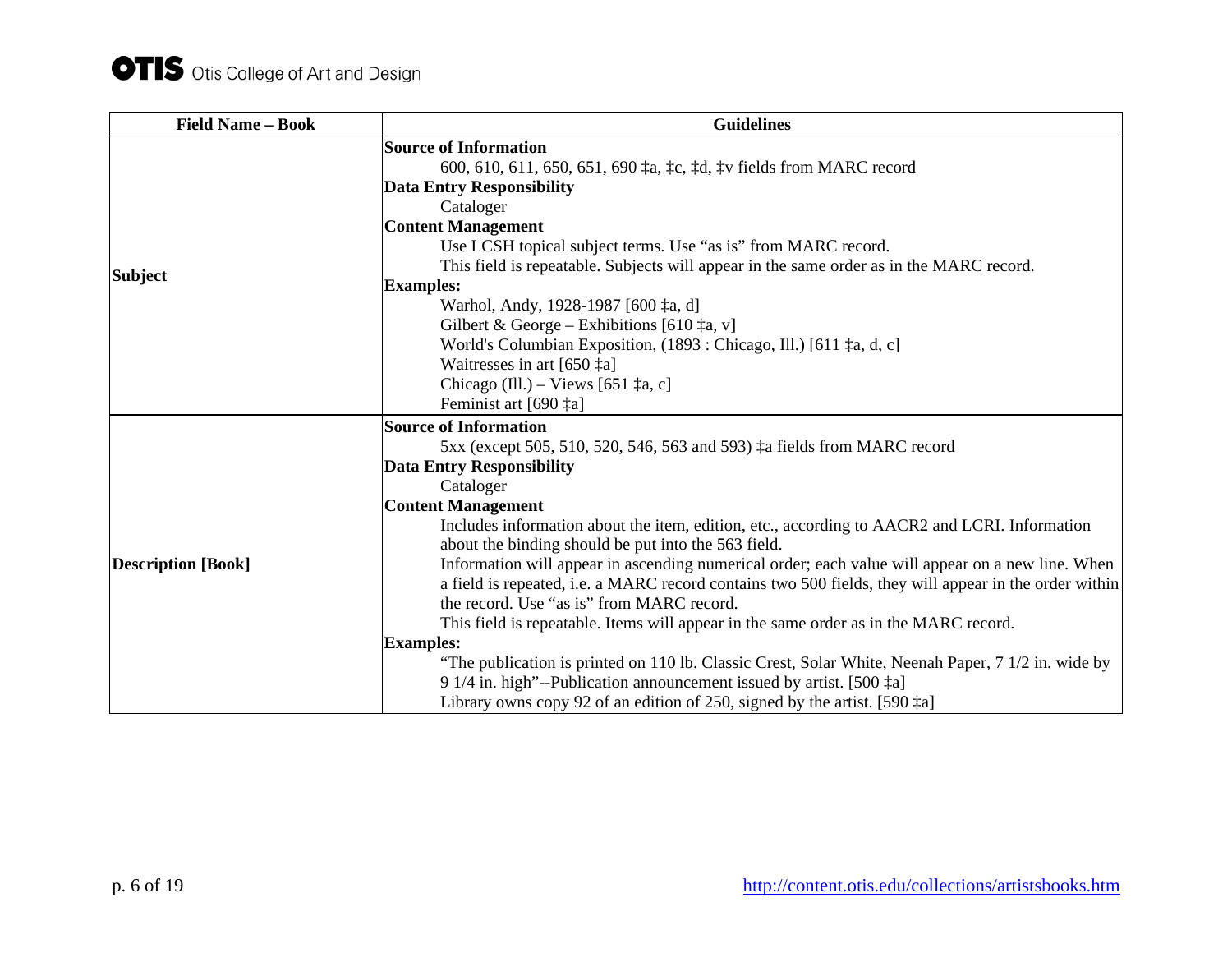| <b>Field Name - Book</b>    | <b>Guidelines</b>                                                                                |
|-----------------------------|--------------------------------------------------------------------------------------------------|
|                             | <b>Source of Information</b>                                                                     |
|                             | 520 ‡a field from MARC record                                                                    |
|                             | <b>Data Entry Responsibility</b>                                                                 |
|                             | Cataloger                                                                                        |
|                             | <b>Content Management</b>                                                                        |
| <b>Abstract Description</b> | Include if applicable.                                                                           |
|                             | Abstract of the book, formulated according to AACR2 and LCRI. Use "as is" from MARC record.      |
|                             | <b>Example:</b>                                                                                  |
|                             | Documents the creation of the piece "Middle of the world" installed in Oct. 1976 at Wright State |
|                             | University Art Gallery, Dayton, Ohio.                                                            |
|                             | <b>Source of Information</b>                                                                     |
|                             | 655, 699 ‡a fields from MARC record                                                              |
|                             | <b>Data Entry Responsibility</b>                                                                 |
|                             | Cataloger                                                                                        |
|                             | <b>Content Management</b>                                                                        |
|                             | Include if applicable.                                                                           |
|                             | Local list based on AAT and LCSH terms.                                                          |
|                             | Use "as is" from MARC record. Since all items will be of the book type "Artists" books," this    |
| <b>Genre/Form</b>           | value will be suppressed.                                                                        |
|                             | This field is repeatable. Genres will appear in the same order as in the MARC record.            |
|                             | <b>Examples:</b>                                                                                 |
|                             | Calendars                                                                                        |
|                             | Playing cards                                                                                    |
|                             | Folded books                                                                                     |
|                             | Miniature books                                                                                  |
|                             | <b>Bookworks</b>                                                                                 |
|                             | Movable books [699 ‡a]                                                                           |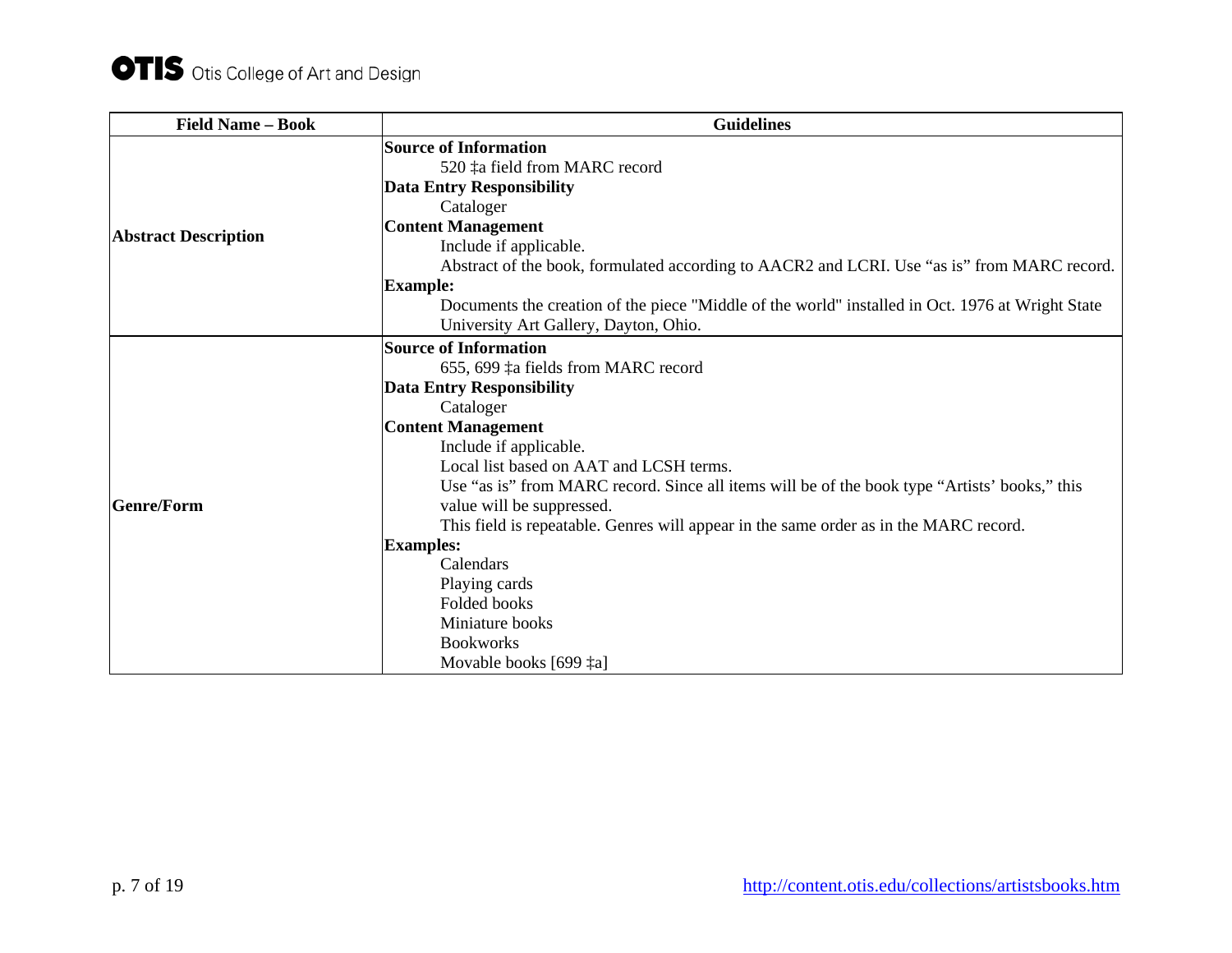| <b>Field Name - Book</b> | <b>Guidelines</b>                                                                                  |
|--------------------------|----------------------------------------------------------------------------------------------------|
|                          | <b>Source of Information</b>                                                                       |
|                          | 563 field from MARC record                                                                         |
|                          | <b>Data Entry Responsibility</b>                                                                   |
|                          | Cataloger                                                                                          |
|                          | <b>Content Management</b>                                                                          |
|                          | Include if applicable.                                                                             |
| <b>Binding</b>           | Information about the binding using proscribed terminology. Additional information about the       |
|                          | binding may be added in a 500 note.                                                                |
|                          | Pre-2003 records have this information in the 500 field. Items will be re-cataloged.               |
|                          | Local list based on AAT and LCSH terms.                                                            |
|                          | Use "as is" from MARC record.                                                                      |
|                          | <b>Examples:</b>                                                                                   |
|                          | Concertina fold.                                                                                   |
|                          | Spiral-bound.                                                                                      |
|                          | <b>Source of Information</b>                                                                       |
|                          | 595 ‡a field from MARC record                                                                      |
|                          | <b>Data Entry Responsibility</b>                                                                   |
|                          | Cataloger                                                                                          |
|                          | <b>Content Management</b>                                                                          |
| <b>Process/Technique</b> | Include if applicable.                                                                             |
|                          | Local list based on AAT and LCSH terms.                                                            |
|                          | Use "as is" from MARC record. If an item uses multiple processes and/or techniques, list them all. |
|                          | This field is repeatable. They will appear in the same order as in the MARC record.                |
|                          | <b>Examples:</b>                                                                                   |
|                          | Letterpress printing                                                                               |
|                          | Lithography                                                                                        |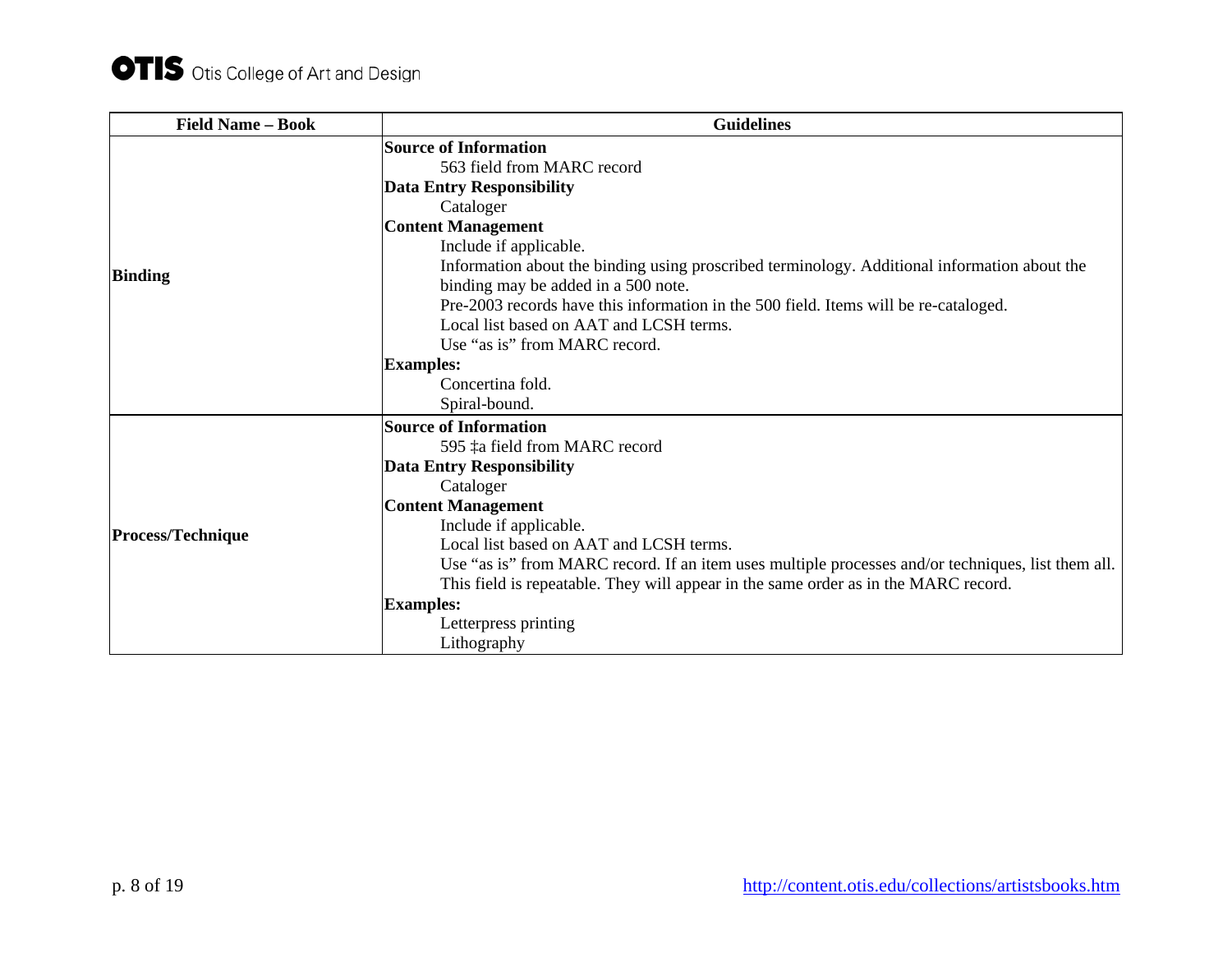| <b>Field Name - Book</b> | <b>Guidelines</b>                                                                              |
|--------------------------|------------------------------------------------------------------------------------------------|
|                          | <b>Source of Information</b>                                                                   |
|                          | 510 ‡a and ‡c fields from MARC record                                                          |
|                          | <b>Data Entry Responsibility</b>                                                               |
|                          | Cataloger                                                                                      |
| <b>References</b>        | <b>Content Management</b>                                                                      |
|                          | Include if applicable.                                                                         |
|                          | Comments on additional related materials. Use "as is" from MARC record.                        |
|                          | <b>Examples:</b>                                                                               |
|                          | Joseph Beuys multiples 17.                                                                     |
|                          | Franklin Furnace Archive artists book bibliography, 1977-1979.                                 |
|                          | <b>Source of Information</b>                                                                   |
|                          | 505 ‡a field from MARC record                                                                  |
|                          | <b>Data Entry Responsibility</b>                                                               |
|                          | Cataloger                                                                                      |
|                          | <b>Content Management</b>                                                                      |
| <b>Table of Contents</b> | Include if applicable.                                                                         |
|                          | Use the information "as is" from the MARC record.                                              |
|                          | <b>Examples:</b>                                                                               |
|                          | Plates 1-24: Celestial bodies -- Plates 25-35: Divine faces.                                   |
|                          | Furor Fuhrer / words and music by Joyce Lightbody -- Two / poem by James Schuyler; music by    |
|                          | Joyce Lightbody -- Urk / poem by Peter Frank ; music by Joyce Lightbody -- Breton song / words |
|                          | and music by Joyce Lightbody -- Hoop Hoop Coop / words and music by Joyce Lightbody.           |
|                          | <b>Source of Information</b>                                                                   |
|                          | 949 ‡n field from MARC record                                                                  |
|                          | <b>Data Entry Responsibility</b>                                                               |
| <b>Call Number</b>       | Cataloger                                                                                      |
|                          | <b>Content Management</b>                                                                      |
|                          | Use the LCCN which best represents the subject of the item. Use "as is" from MARC record.      |
|                          | <b>Example:</b>                                                                                |
|                          | N 7433.4 A56 T83 1973                                                                          |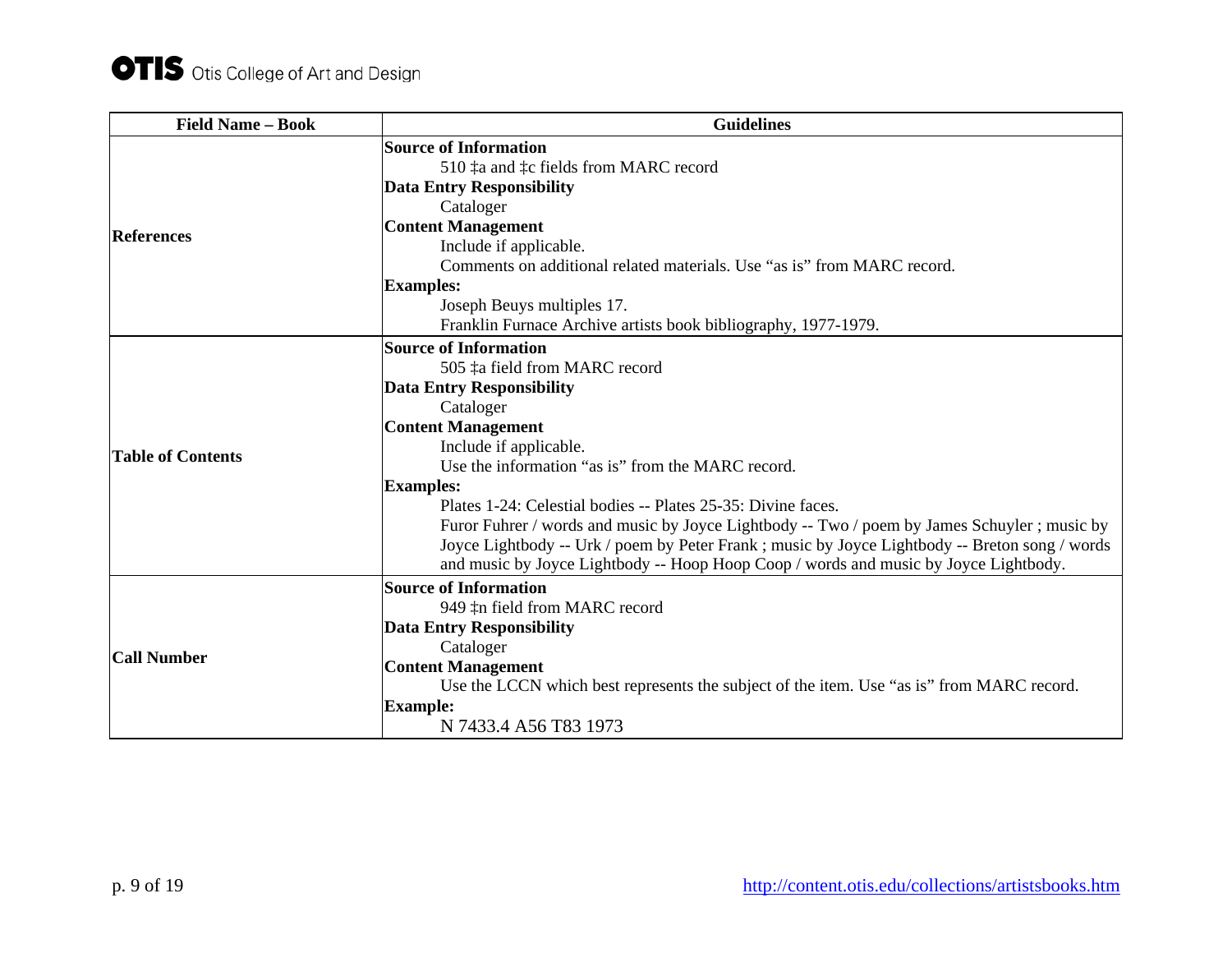| <b>Field Name - Book</b>    | <b>Guidelines</b>                                                                    |
|-----------------------------|--------------------------------------------------------------------------------------|
|                             | <b>Source of Information</b>                                                         |
|                             | 949 field from MARC record                                                           |
|                             | <b>Data Entry Responsibility</b>                                                     |
|                             | Cataloger                                                                            |
| <b>Rights</b> [object]      | <b>Content Management</b>                                                            |
| (field not yet implemented) | Include if applicable.                                                               |
|                             | Notes about restricted access to materials, including circulation and classroom use. |
|                             | <b>Examples:</b>                                                                     |
|                             | May circulate only to Lab Press staff.                                               |
|                             | In-Library use only.                                                                 |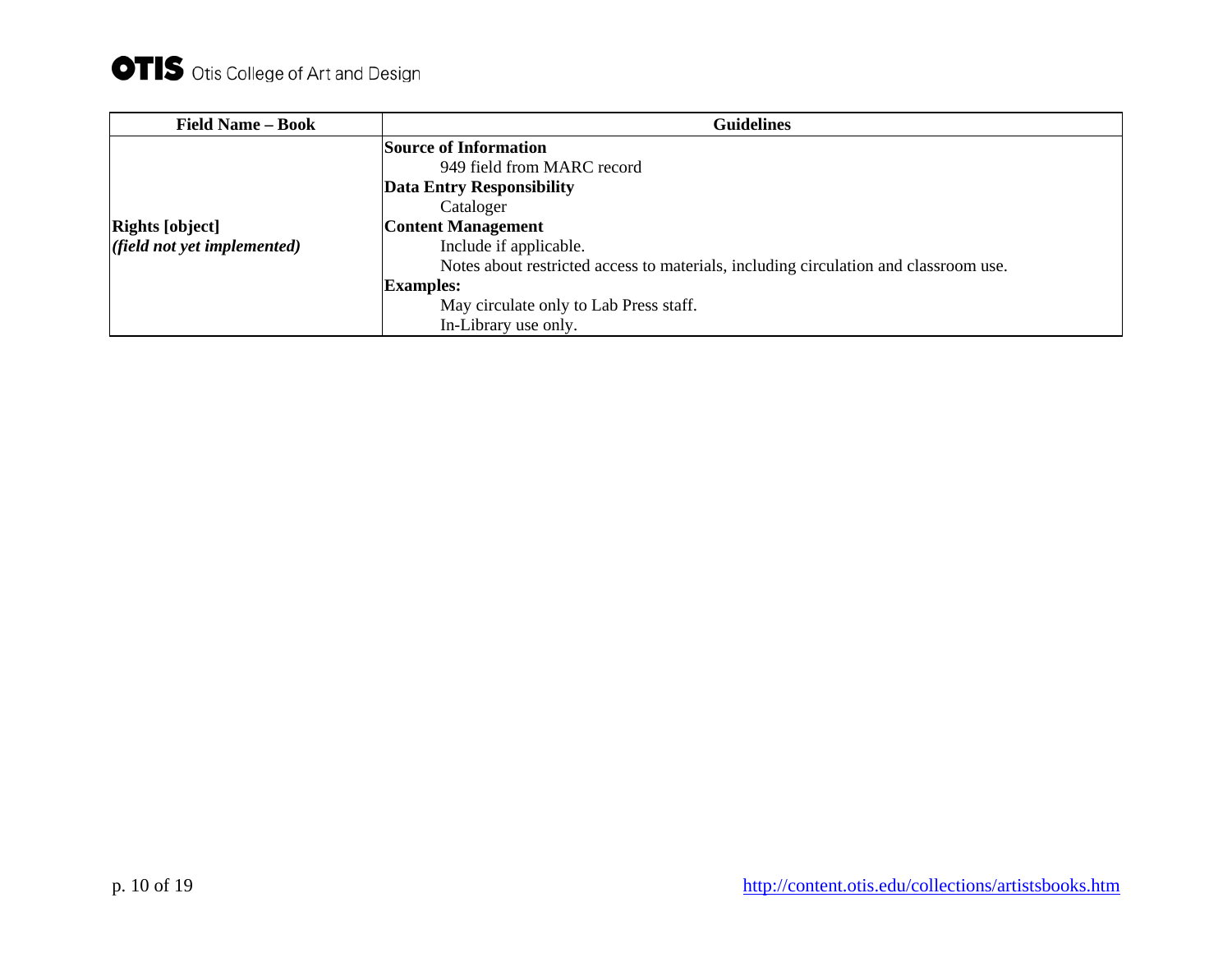# **Information specific to each image**

| <b>Field Name – Image</b> | <b>Guidelines</b>                                                                                   |
|---------------------------|-----------------------------------------------------------------------------------------------------|
|                           | <b>Source of Information</b>                                                                        |
|                           | File name: $artb + last 5$ digits of barcode number + letter                                        |
|                           | <b>Data Entry Responsibility</b>                                                                    |
|                           | Visual Resources Librarian, Photographer                                                            |
|                           | <b>Content Management</b>                                                                           |
|                           | An unambiguous reference to the resource within a given context.                                    |
|                           | The prefix "artb" identifies the image as being generated from this project.                        |
| <b>ImageID</b>            | The book ID number is assigned sequentially to each book record in the intermediate database; the   |
|                           | ID number ranges from 1 to 3000. Add zeros as placeholders so that the images will sort cleanly.    |
|                           | Beginning with "A" (capitalized), assign a letter sequentially for each image of the book. If there |
|                           | are more than 26 images assigned to a book, start over with "a" (not capitalized); up to 52.        |
|                           | <b>Examples:</b>                                                                                    |
|                           | artb26941A [first image of the book $\#26941$ ]                                                     |
|                           | artb26941B [second image of the book #26941]                                                        |
|                           | artb32602C [third image of the book #32602]                                                         |
|                           | artb35096E [fifth image of the book #35096]                                                         |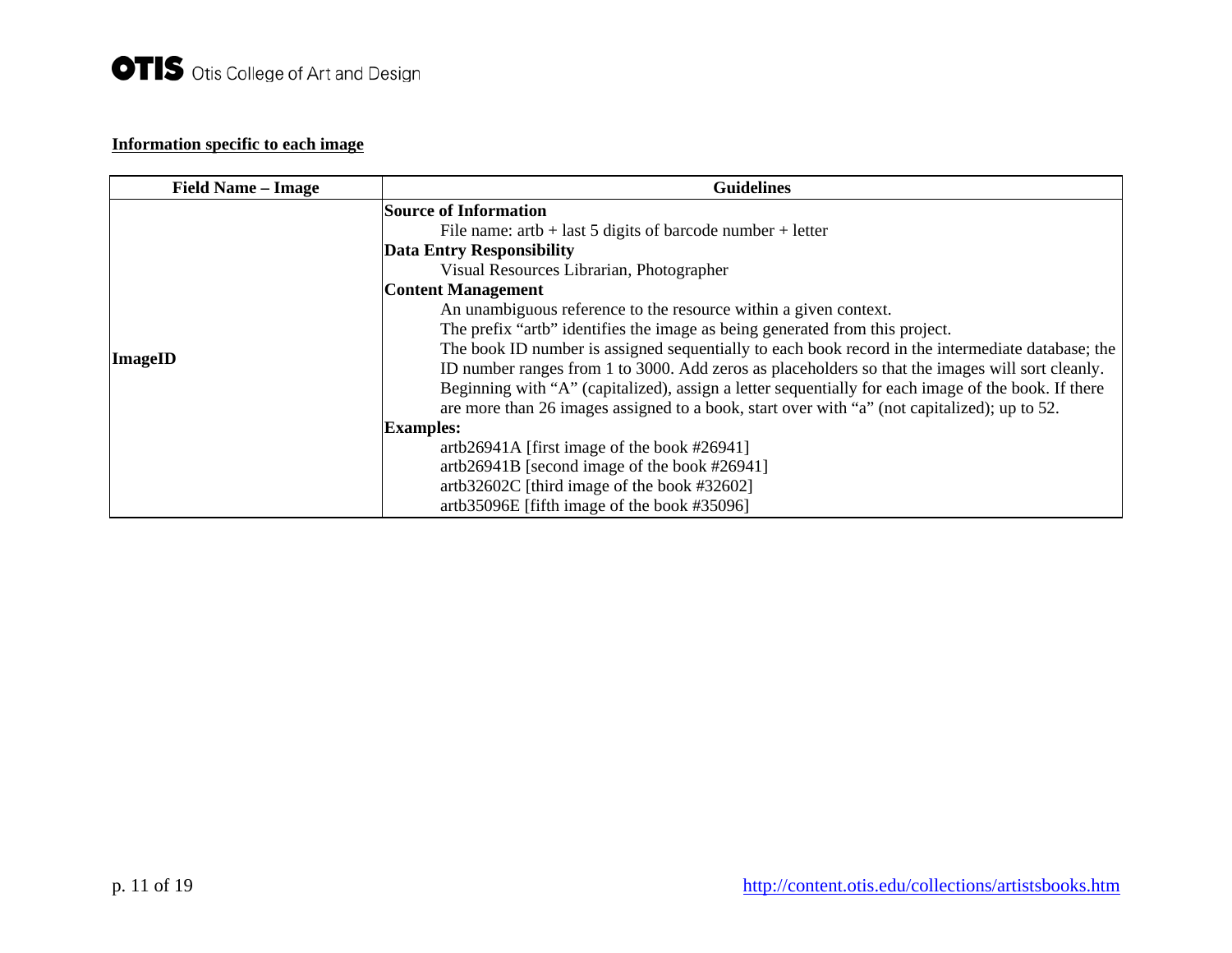| <b>Field Name - Image</b> | <b>Guidelines</b>                                                                                       |
|---------------------------|---------------------------------------------------------------------------------------------------------|
|                           | <b>Source of Information</b>                                                                            |
|                           | Image; choose from the local list of "Image Titles."                                                    |
|                           | <b>Data Entry Responsibility</b>                                                                        |
|                           | Visual Resources Librarian                                                                              |
|                           | <b>Content Management</b>                                                                               |
| <b>View [Image Title]</b> | Limited to a list of preferred views, called "image titles," which are intentionally generic.           |
|                           | <b>Examples:</b>                                                                                        |
|                           | Cover                                                                                                   |
|                           | Back cover                                                                                              |
|                           | Selection of card                                                                                       |
|                           | Inside page, folded out.                                                                                |
|                           | <b>Source of Information</b>                                                                            |
|                           | Object                                                                                                  |
|                           | <b>Data Entry Responsibility</b>                                                                        |
|                           | Visual Resources Librarian                                                                              |
|                           | <b>Content Management</b>                                                                               |
|                           | Include if applicable.                                                                                  |
| Page number(s)            | If there is no discernible identifying mark, then leave it blank. Use the entire number in its original |
|                           | style, i.e. do not convert Roman numerals to Arabic numerals                                            |
|                           | <b>Examples:</b>                                                                                        |
|                           | Ff                                                                                                      |
|                           | 5                                                                                                       |
|                           | $13 - 14$                                                                                               |
|                           | xvii                                                                                                    |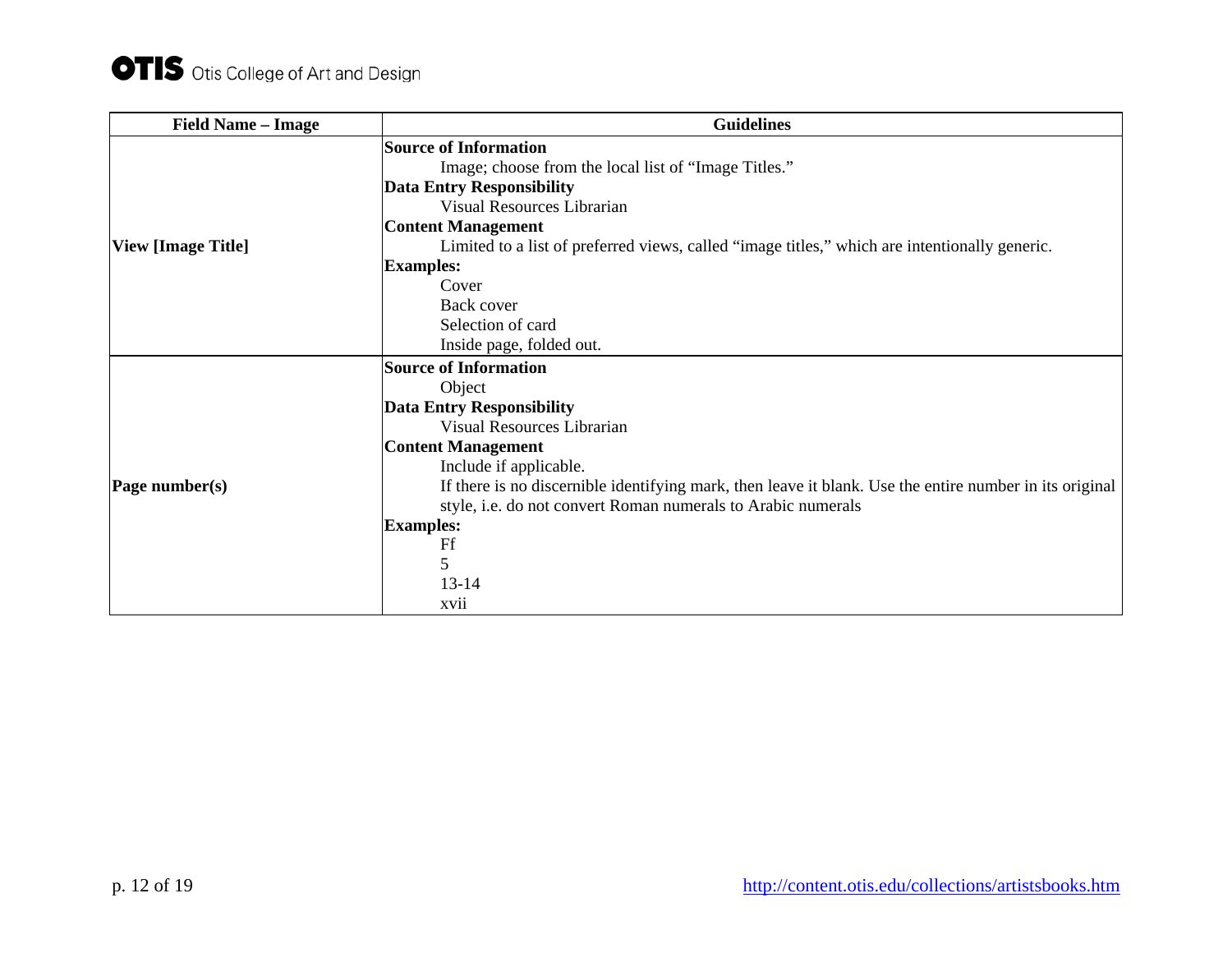| <b>Field Name - Image</b>              | <b>Guidelines</b>                                                                                                                                                                                                                                                        |
|----------------------------------------|--------------------------------------------------------------------------------------------------------------------------------------------------------------------------------------------------------------------------------------------------------------------------|
|                                        | <b>Source of Information</b>                                                                                                                                                                                                                                             |
|                                        | Image                                                                                                                                                                                                                                                                    |
|                                        | <b>Data Entry Responsibility</b>                                                                                                                                                                                                                                         |
|                                        | Visual Resources Librarian                                                                                                                                                                                                                                               |
|                                        | <b>Content Management</b>                                                                                                                                                                                                                                                |
| <b>Description [Image Description]</b> | Brief free text description of the image, including partial or full transcription of text. Include<br>transcriptions in quotes $($ ""); use ellipsis $($ ) to indicate omissions. For brief transcriptions, use the<br>prominent text, such as chapter title or caption. |
|                                        | <b>Examples:</b>                                                                                                                                                                                                                                                         |
|                                        | Open box with title card.                                                                                                                                                                                                                                                |
|                                        | Man with red face.                                                                                                                                                                                                                                                       |
|                                        | Page of illustrations and text by C. Schneemann, 25 January '65.                                                                                                                                                                                                         |
|                                        | "My first table"                                                                                                                                                                                                                                                         |
|                                        | The 3 plates are folded up and placed by the pockets, entitled "A regular is just a regular pain in                                                                                                                                                                      |
|                                        | the ass", "A waitress is halfway between a shrink $+$ a hooker" and "The snapper in the left booth."                                                                                                                                                                     |
|                                        | <b>Source of Information</b>                                                                                                                                                                                                                                             |
|                                        | Photographer                                                                                                                                                                                                                                                             |
|                                        | <b>Data Entry Responsibility</b>                                                                                                                                                                                                                                         |
|                                        | Photographer, Visual Resources Librarian                                                                                                                                                                                                                                 |
|                                        | <b>Content Management</b>                                                                                                                                                                                                                                                |
| <b>Date Digital</b>                    | Date scanned or entered into MySQL database. Recommended best practice for encoding the date                                                                                                                                                                             |
| (field not yet implemented)            | value is defined in a profile of ISO 8601 [W3CDTF] and follows the YYYY-MM-DD format, e.g.,                                                                                                                                                                              |
|                                        | YYYY-MM-DD; YYYY.                                                                                                                                                                                                                                                        |
|                                        | Enter dates as: YYYY-MM-DD                                                                                                                                                                                                                                               |
|                                        | For unknown dates, enter NULL value in table; when outputted, it will appear as a blank.                                                                                                                                                                                 |
|                                        | <b>Examples:</b>                                                                                                                                                                                                                                                         |
|                                        | 2002-05-01 [May 1, 2002]                                                                                                                                                                                                                                                 |
|                                        | 2003-10-12 [December 10, 2003]                                                                                                                                                                                                                                           |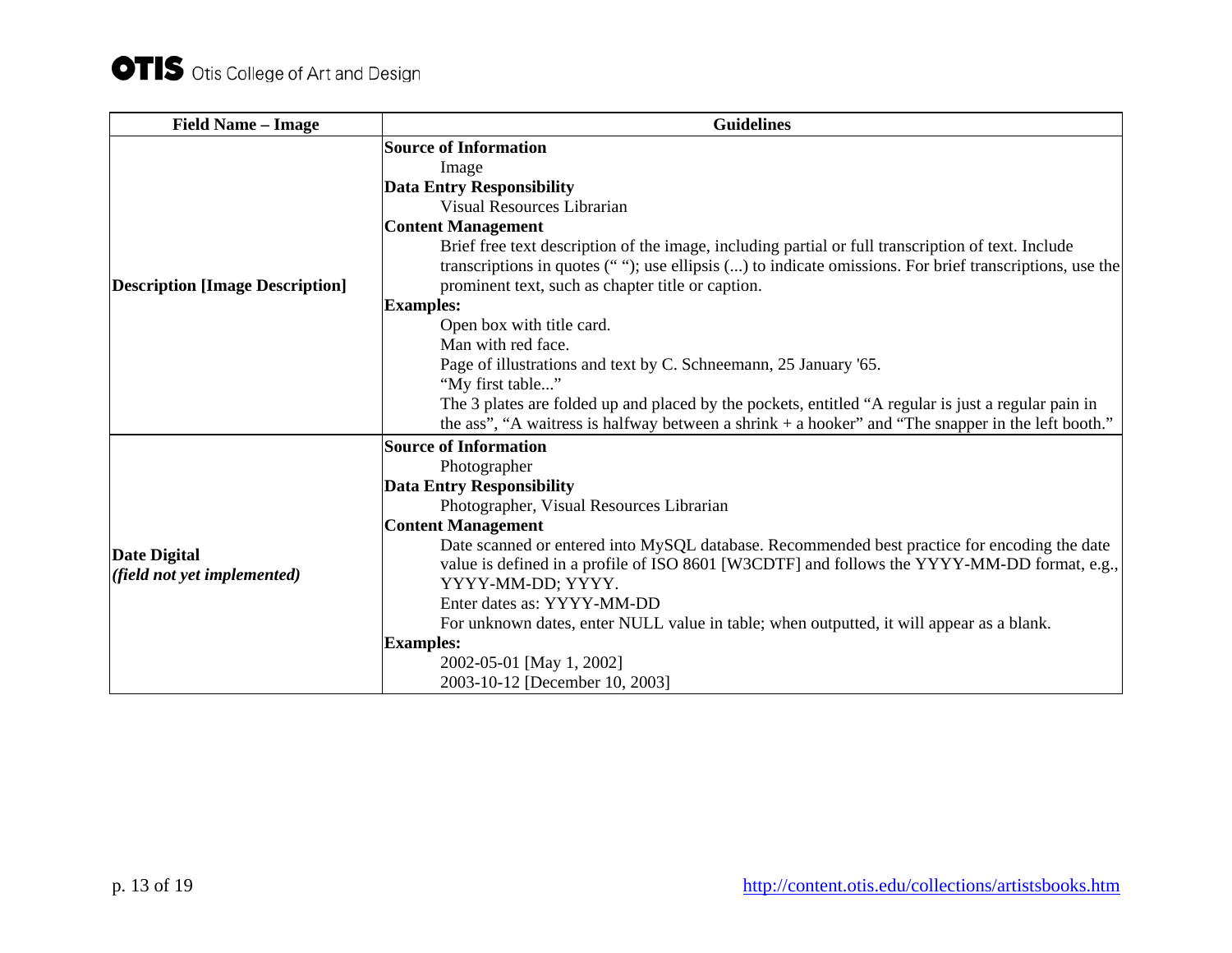| <b>Field Name – Image</b>             | <b>Guidelines</b>                                                                                                                                                                                                                                                                                                                                                                                                                                            |
|---------------------------------------|--------------------------------------------------------------------------------------------------------------------------------------------------------------------------------------------------------------------------------------------------------------------------------------------------------------------------------------------------------------------------------------------------------------------------------------------------------------|
| Format<br>(field not yet implemented) | <b>Source of Information</b><br>Image file<br><b>Data Entry Responsibility</b><br>Visual Resources Librarian<br><b>Content Management</b><br>Format of the digital surrogate. Use Internet Media Types: http://www.isi.edu/in-<br>notes/iana/assignments/media-types/media-types<br>Masters from the digital cameras will be in TIFF format; submasters & derivatives will be in JPEG<br>format<br><b>Examples:</b><br>text/html<br>image/jpeg<br>image/tiff |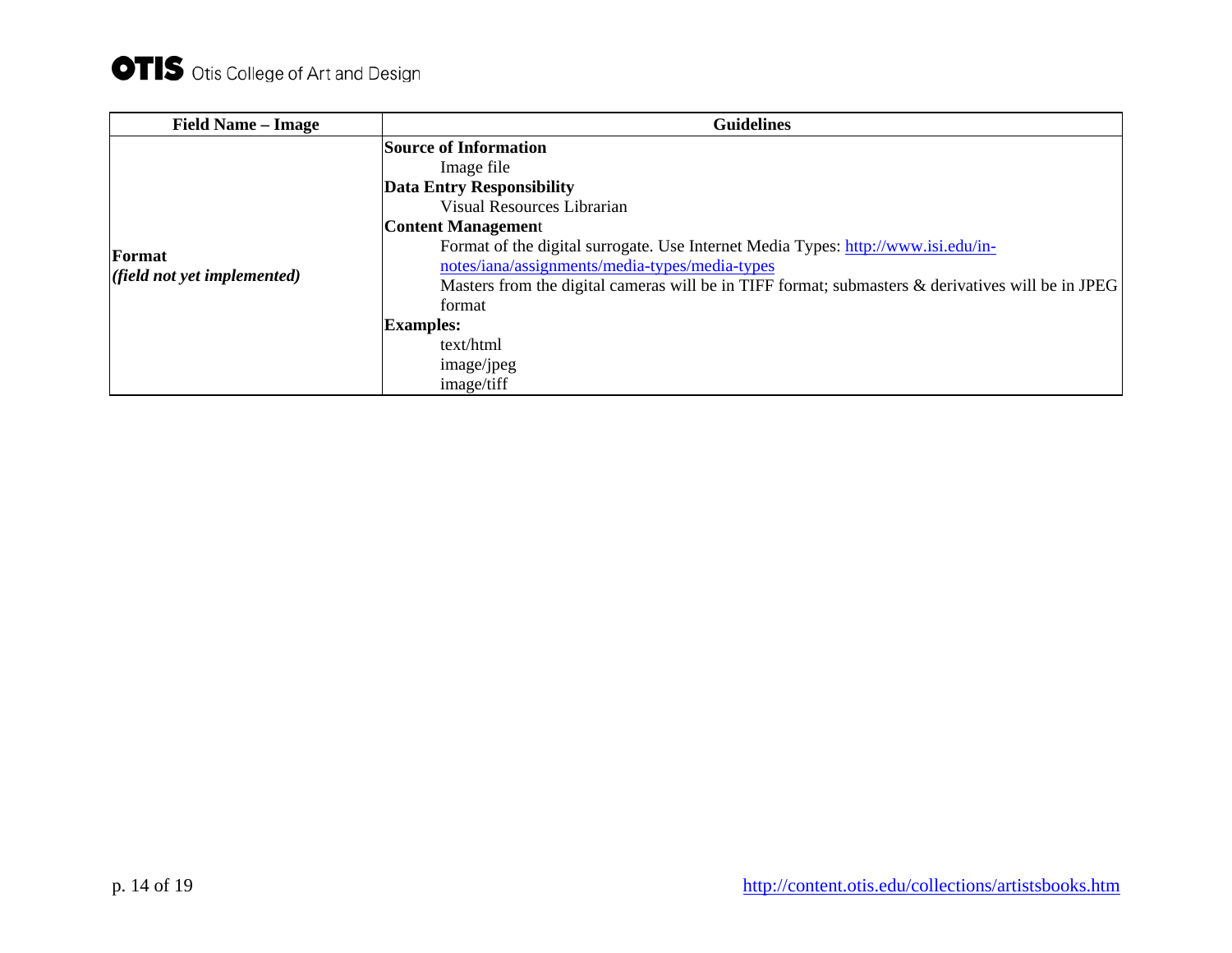## **Template fields**

The values for these fields will be the same for most records.

| <b>Field Name - Template</b>                         | <b>Guidelines</b>                                                                              |
|------------------------------------------------------|------------------------------------------------------------------------------------------------|
|                                                      | <b>Source of Information</b>                                                                   |
|                                                      | Image file                                                                                     |
|                                                      | <b>Data Entry Responsibility</b>                                                               |
|                                                      | Template; Visual Resources Librarian, Photographer                                             |
|                                                      | <b>Content Management</b>                                                                      |
| <b>Type</b>                                          | The nature or genre of the content of the resource. Type includes terms describing general     |
| (field not yet implemented)                          | categories, functions, genres, or aggregation levels for content. Use DCMI Type Vocabulary for |
|                                                      | content: http://dublincore.org/documents/dcmi-type-vocabulary.                                 |
|                                                      | Since the database will only contain images, the default value for type will be "image."       |
|                                                      | <b>Template value:</b>                                                                         |
|                                                      | image                                                                                          |
|                                                      | <b>Source of Information</b>                                                                   |
|                                                      | Project                                                                                        |
|                                                      | <b>Data Entry Responsibility</b>                                                               |
| <b>Rights [image]</b><br>(field not yet implemented) | Template; Visual Resources Librarian                                                           |
|                                                      | <b>Content Management</b>                                                                      |
|                                                      | Template value                                                                                 |
|                                                      | <b>Template value:</b>                                                                         |
|                                                      | Refer to the copyright statement at URL: http://www.otis.edu/library/copyright.htm             |
|                                                      | <b>Source of Information</b>                                                                   |
|                                                      | Project                                                                                        |
|                                                      | <b>Data Entry Responsibility</b>                                                               |
| <b>Repository Name</b>                               | Template; Visual Resources Librarian                                                           |
| (field not yet implemented)                          | <b>Content Management</b>                                                                      |
|                                                      | Template value                                                                                 |
|                                                      | <b>Template value:</b>                                                                         |
|                                                      | Otis College of Art and Design Millard Sheets Library                                          |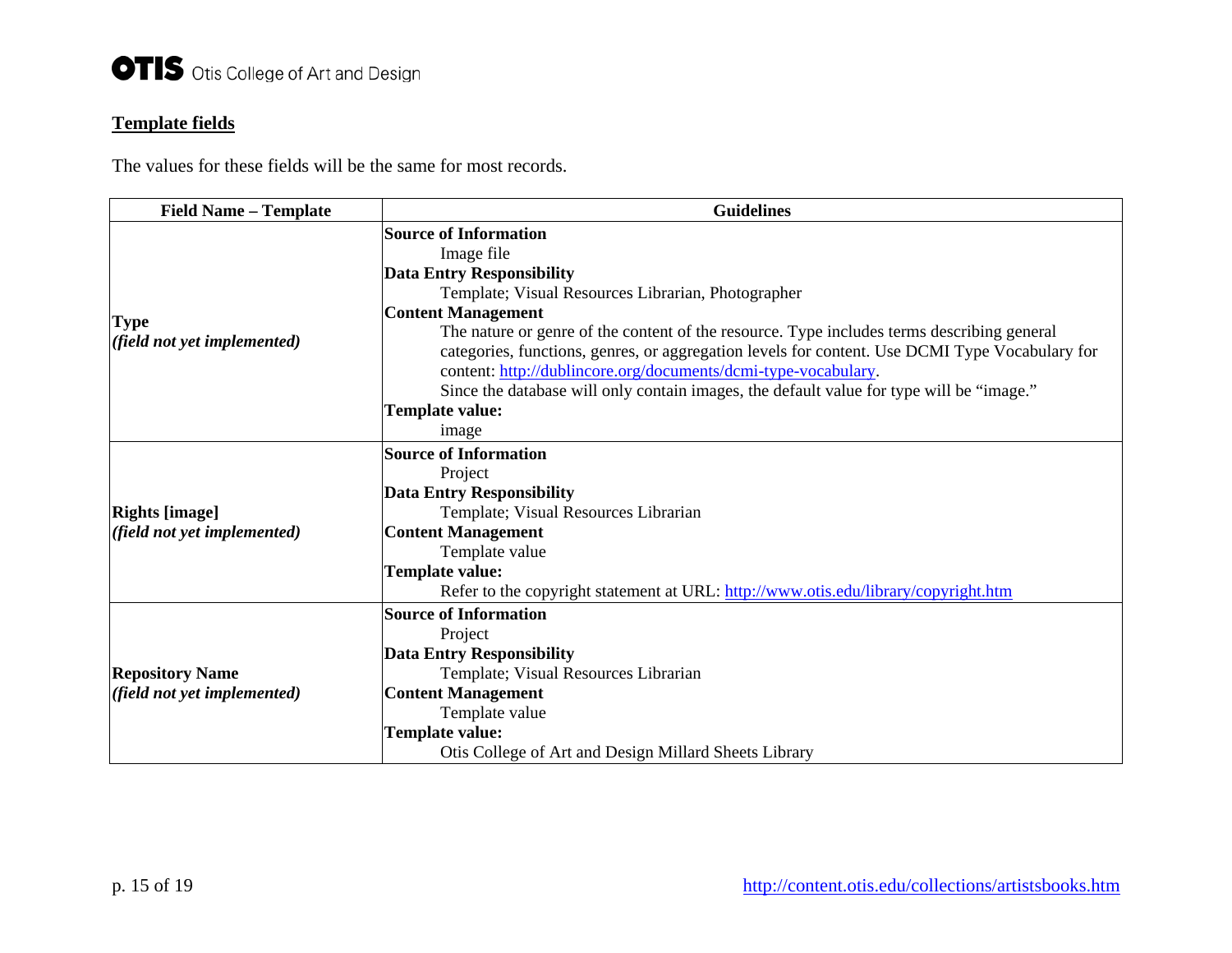| <b>Field Name – Template</b> | <b>Guidelines</b>                    |
|------------------------------|--------------------------------------|
|                              | <b>Source of Information</b>         |
|                              | Project                              |
|                              | <b>Data Entry Responsibility</b>     |
| <b>Project Name</b>          | Template; Visual Resources Librarian |
| (field not yet implemented)  | <b>Content Management</b>            |
|                              | Template value                       |
|                              | Template value:                      |
|                              | Artists' Book Image Database         |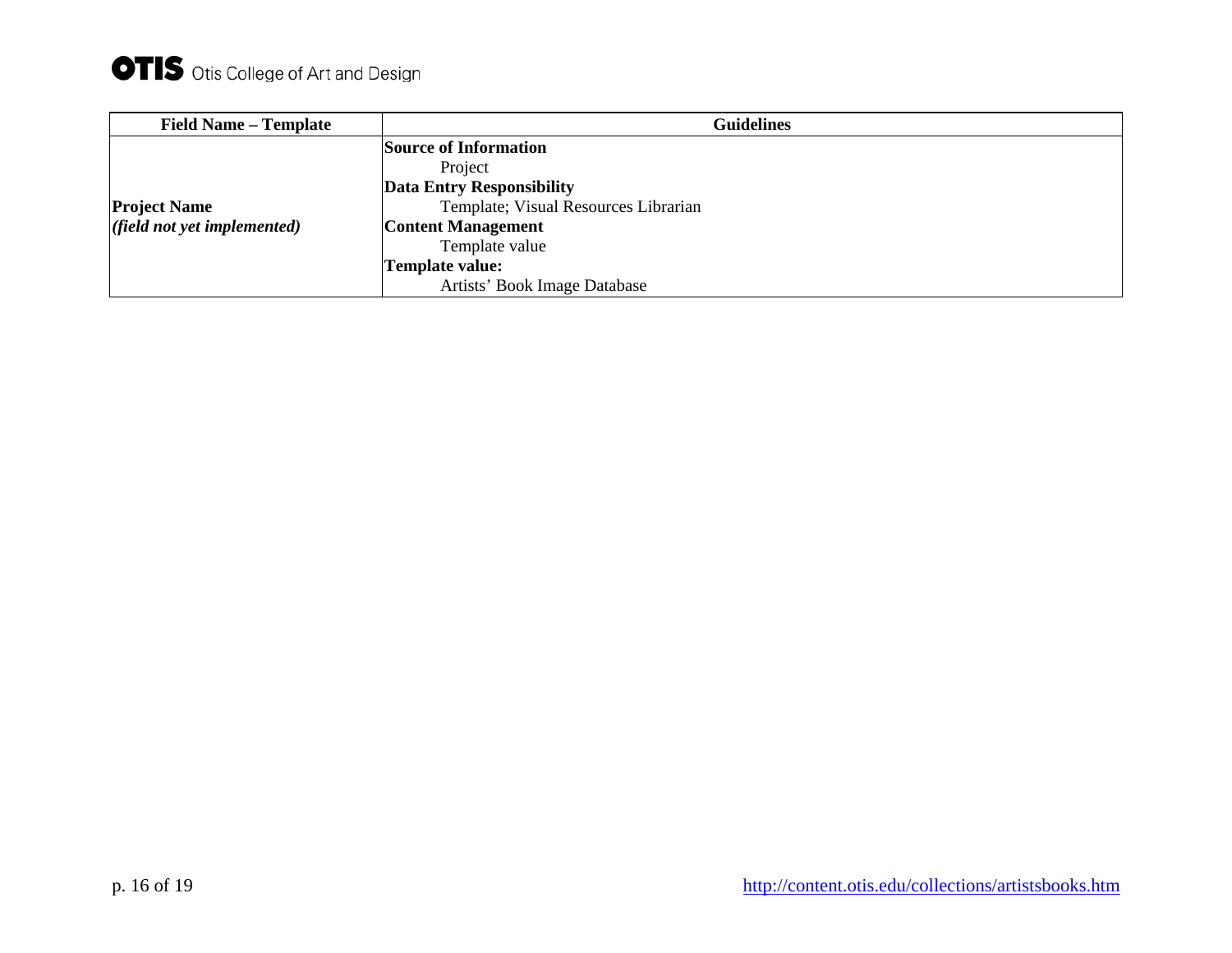# **Artist Biography fields**

For select book artists, we will research and gather biographical information.

| <b>Field Name - Biography</b> | <b>Guidelines</b>                                                                                    |
|-------------------------------|------------------------------------------------------------------------------------------------------|
|                               | <b>Source of Information</b>                                                                         |
|                               | 1xx, 700 ‡a fields from MARC record                                                                  |
|                               | <b>Data Entry Responsibility</b>                                                                     |
|                               | Cataloger                                                                                            |
| <b>Name</b>                   | <b>Content Management</b>                                                                            |
| (field not yet implemented)   | Mandatory.                                                                                           |
|                               | The name of the artist must match the name in the $Author(s)$ field above.                           |
|                               | <b>Examples:</b>                                                                                     |
|                               | Lewitt, Sol, [100 ‡a]                                                                                |
|                               | Smith, Alexis [700 ‡a]                                                                               |
|                               | <b>Source of Information</b>                                                                         |
|                               | LCNAF, ULAN, other biographical sources                                                              |
|                               | <b>Data Entry Responsibility</b>                                                                     |
|                               | Cataloger                                                                                            |
|                               | <b>Content Management</b>                                                                            |
| <b>Alternate Name(s)</b>      | Include if applicable.                                                                               |
| (field not yet implemented)   | Alternate versions of an artist's name which appears in an authority, such as LCNAF or ULAN;         |
|                               | appears on the item at hand; appears in biographical sources; or appears in bibliographical sources. |
|                               | This field is repeatable.                                                                            |
|                               | <b>Examples:</b>                                                                                     |
|                               | Ant Farm (Design group) [LCNAF]                                                                      |
|                               | LeWitt, Sol [ULAN]                                                                                   |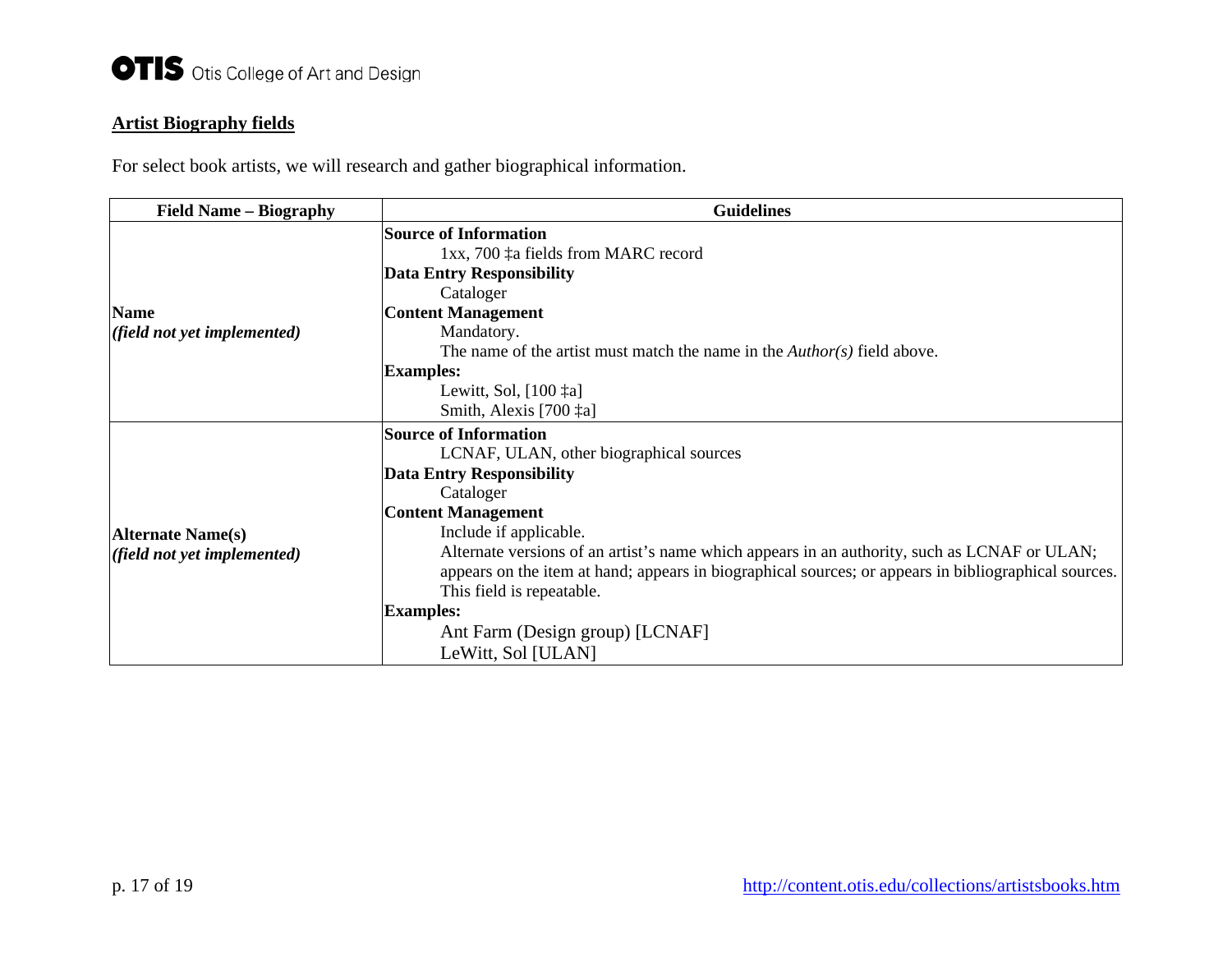| <b>Field Name – Biography</b>                      | <b>Guidelines</b>                                                                                                                                                                                                                                                                                                                                                                                                                                                                                                                                                                                                                                                                                                                                                                                                   |
|----------------------------------------------------|---------------------------------------------------------------------------------------------------------------------------------------------------------------------------------------------------------------------------------------------------------------------------------------------------------------------------------------------------------------------------------------------------------------------------------------------------------------------------------------------------------------------------------------------------------------------------------------------------------------------------------------------------------------------------------------------------------------------------------------------------------------------------------------------------------------------|
| <b>Artist Dates</b><br>(field not yet implemented) | <b>Source of Information</b><br>LCNAF, ULAN, other research<br><b>Data Entry Responsibility</b><br>Cataloger<br><b>Content Management</b>                                                                                                                                                                                                                                                                                                                                                                                                                                                                                                                                                                                                                                                                           |
|                                                    | Follow the rules of AACR2 and LCRI for formulating the birth and death dates of an artist. If none<br>can be found, create activity dates.<br>Add dates even when lacking in LCNAF or ULAN.                                                                                                                                                                                                                                                                                                                                                                                                                                                                                                                                                                                                                         |
|                                                    | <b>Examples:</b><br>1928- [Lewitt, Sol, LCNAF]<br>1938-1998 [Higgins, Dick, LCNAF]                                                                                                                                                                                                                                                                                                                                                                                                                                                                                                                                                                                                                                                                                                                                  |
| <b>Biography</b><br>(field not yet implemented)    | <b>Source of Information</b><br>Research<br><b>Data Entry Responsibility</b><br>Cataloger<br><b>Content Management</b><br>Create a short biography of the artist, including as much as possible of the following information:<br>birth and death dates; curriculum vitae; education; places of residence; list of important works; and<br>awards received.<br><b>Example:</b><br>"Carole Caroompas was born in Oregon City, OR. She lives and works in Los Angeles,<br>CA, and teaches at Otis College of Art and Design. She received her BA from California<br>State University, Fullerton, and her MFA at the University of Southern California.<br>Caroompas has been the recipient of several awards and grants and has taken part in many<br>solo and group exhibitions." [from Otis Faculty Virtual Gallery] |